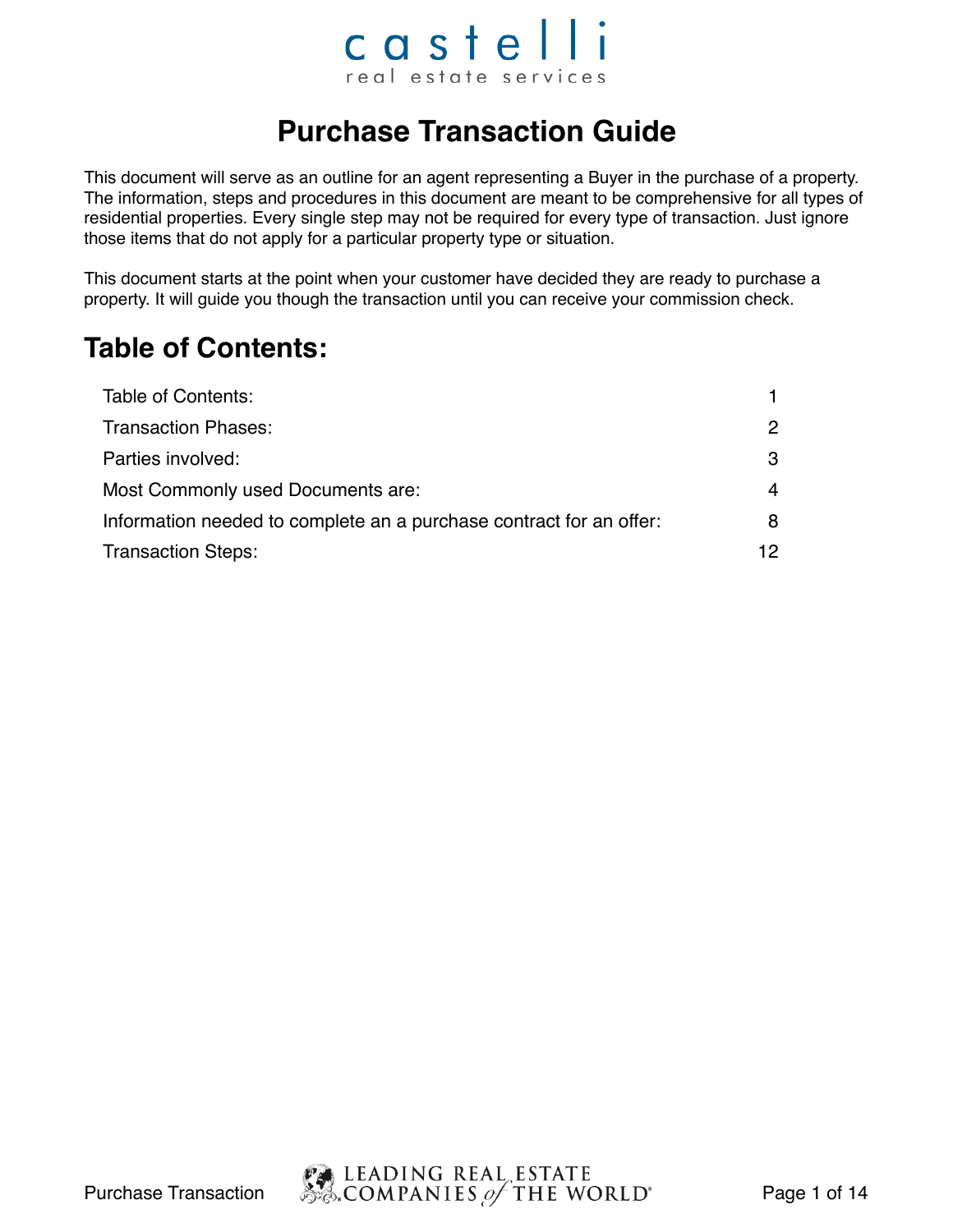#### castelli real estate services

#### **Transaction Phases:**

There are 4 phases to a purchase transaction. Offer, Negotiation, Escrow and Conveyance.

Offer - This is when you are collecting and completing the forms and paperwork needed to present an offer to purchase a property to the Listing Agent. This document will refer to multiple buyers as Buyer and multiple sellers as Seller.

Negotiation - Once the Seller has reviewed the offer, they can either accept, reject or negotiate on any of the terms in the purchase contract. Should there be any changes to the purchase contract, make sure both parties initial any changes and date the initials so everyone knows when they were accepted. It may be necessary for a new purchase contract to be made up that incorporates all the changes to have a cleaner, easier to understand document.

Escrow - This is when both the Buyer and Seller have come to an agreement and the purchase contract is fully signed. On the day that the fully signed contract is delivered to the other party, that day is called the Effective date. This is when timeline determined by the dates in the contract start. For example, when there are 10 days for the inspection contingency, the 10 days start on the effective date. Should the last day of the contingency fall on a weekend or holiday, it automatically rolls over to the next business day. During the escrow period is when both parties work to meet their obligations per the contract. Should it take longer to complete a task, the parties can negotiate to extend the closing date or individual contingency as needed.

Conveyance - This is commonly called the closing date. This is when both parties sign the documentation to transfer property ownership and any other documents required such as financing paperwork.

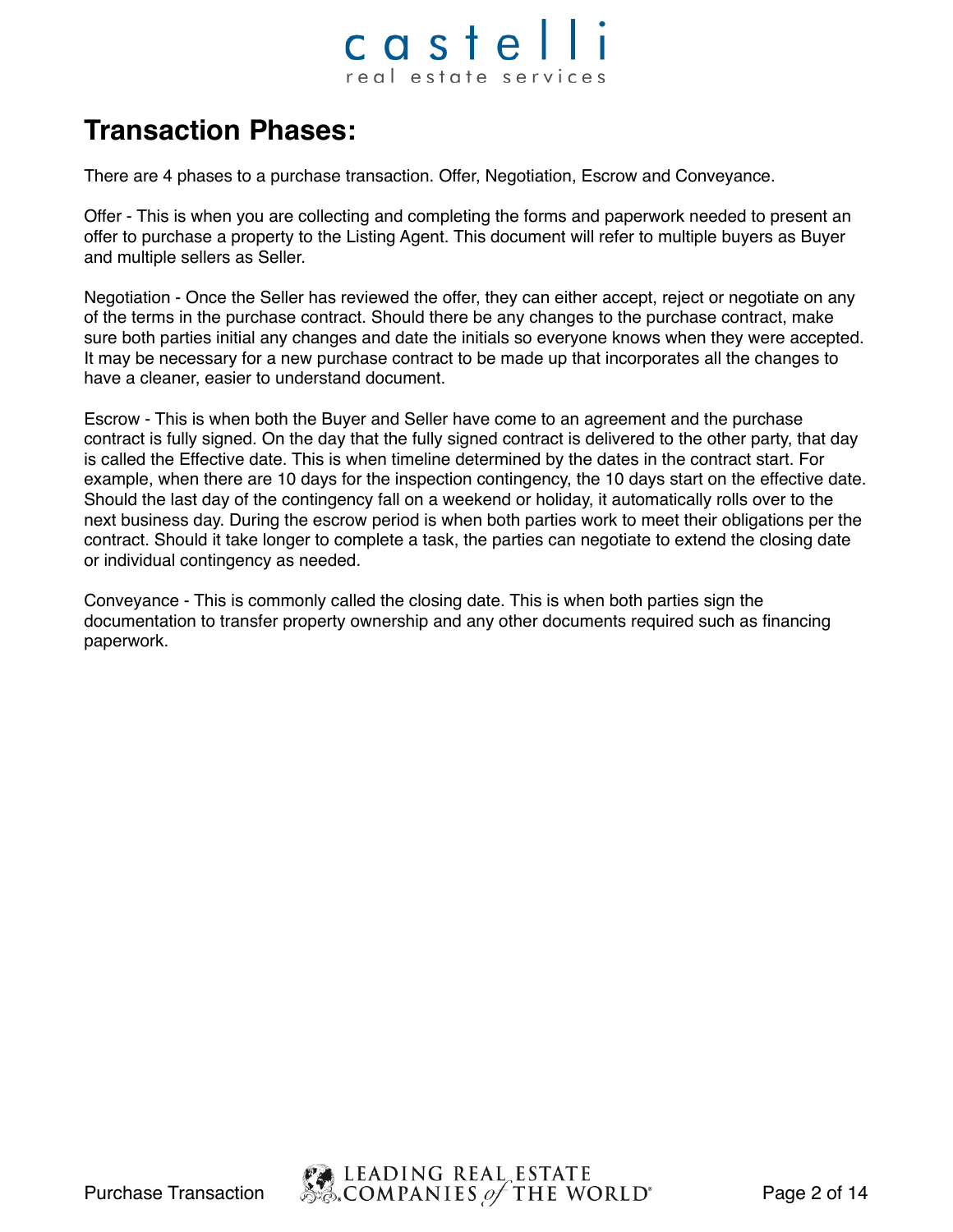#### **Parties involved:**

| Party/Person                                     | Responsibility                                                                                                                                                                                                                                                                                                                                                                                                                                                                                              |
|--------------------------------------------------|-------------------------------------------------------------------------------------------------------------------------------------------------------------------------------------------------------------------------------------------------------------------------------------------------------------------------------------------------------------------------------------------------------------------------------------------------------------------------------------------------------------|
| Yourself (Selling Agent)                         | You are the agent helping the Buyer purchase a property. It is your task to help<br>educate the Buyer, make sure all required documents are completed and delivered<br>in a timely manner and to verify that the other parties are completing their tasks on<br>time.                                                                                                                                                                                                                                       |
| Seller                                           | This is the property owner trying to sell their property.                                                                                                                                                                                                                                                                                                                                                                                                                                                   |
| <b>Buyer</b>                                     | These are the people looking for a property to purchase.                                                                                                                                                                                                                                                                                                                                                                                                                                                    |
| <b>Listing Agent</b>                             | This is the agent who has the listing for the property that the Buyer have decided to<br>make an offer on. You are permitted to work with a Buyer who wants to make an<br>offer on a listing that you have. You just need to make sure you disclose this fact to<br>all parties involved. This is due to the fact that by default, all real estate brokers in<br>Florida are Transaction Brokers unless paperwork has been signed to change this<br>relationship.                                           |
| <b>Title Company/Closing</b><br>Agent            | These are the people that act as the impartial third party to make sure all aspects of<br>the contract have been met. They also do the title search to make sure the property<br>is free and clear of any liens or encumbrances. The closing agent also facilitates the<br>signing of all the papers to convey the property. This party also makes sure all the<br>funds and collected and dispersed as required. The title company also issues the<br>Home Owner's Title Policy and Lender's Title Policy. |
| <b>Inspection Company</b>                        | Should the Buyer choose to do an inspection on the property (as an agent, you<br>should always advise your Buyer to do so), write up a report and send it to the Buyer<br>to review. These inspections may include but will not be limited to: General Home<br>Inspection, Roof Inspection, Wood Destroying Organism Inspection, Pool Inspection<br>and Seawall Inspection.                                                                                                                                 |
| Lender                                           | If the Buyer is going to be financing the purchase, they will have to be pre approved<br>through a lender, whether it be their personal bank or a mortgage broker, to show<br>they are qualified to apply for a loan in an amount to cover the purchase the property<br>including closing costs.                                                                                                                                                                                                            |
| Appraiser                                        | The Appraiser is hired by the lender to give an opinion of fair market value of a<br>particular property on a specific date.                                                                                                                                                                                                                                                                                                                                                                                |
| Home Owners/Condo<br>Contents Insurance<br>Agent | While a home owner is not required by law to carry insurance on their property, if<br>they are financing the purchase, the lender will most likely require that they do carry<br>enough insurance to cover the cost of the property in case of loss and will require<br>the policy be in place at the time of closing.                                                                                                                                                                                      |
| Condo/Home Owner's<br>Association                | If the property is governed by an association, be it is a Condominium or a Home<br>Owner's association, this body of people will generally have the right to approve the<br>Buyer to purchase the property given the guidelines outlined in their association's<br>documents.                                                                                                                                                                                                                               |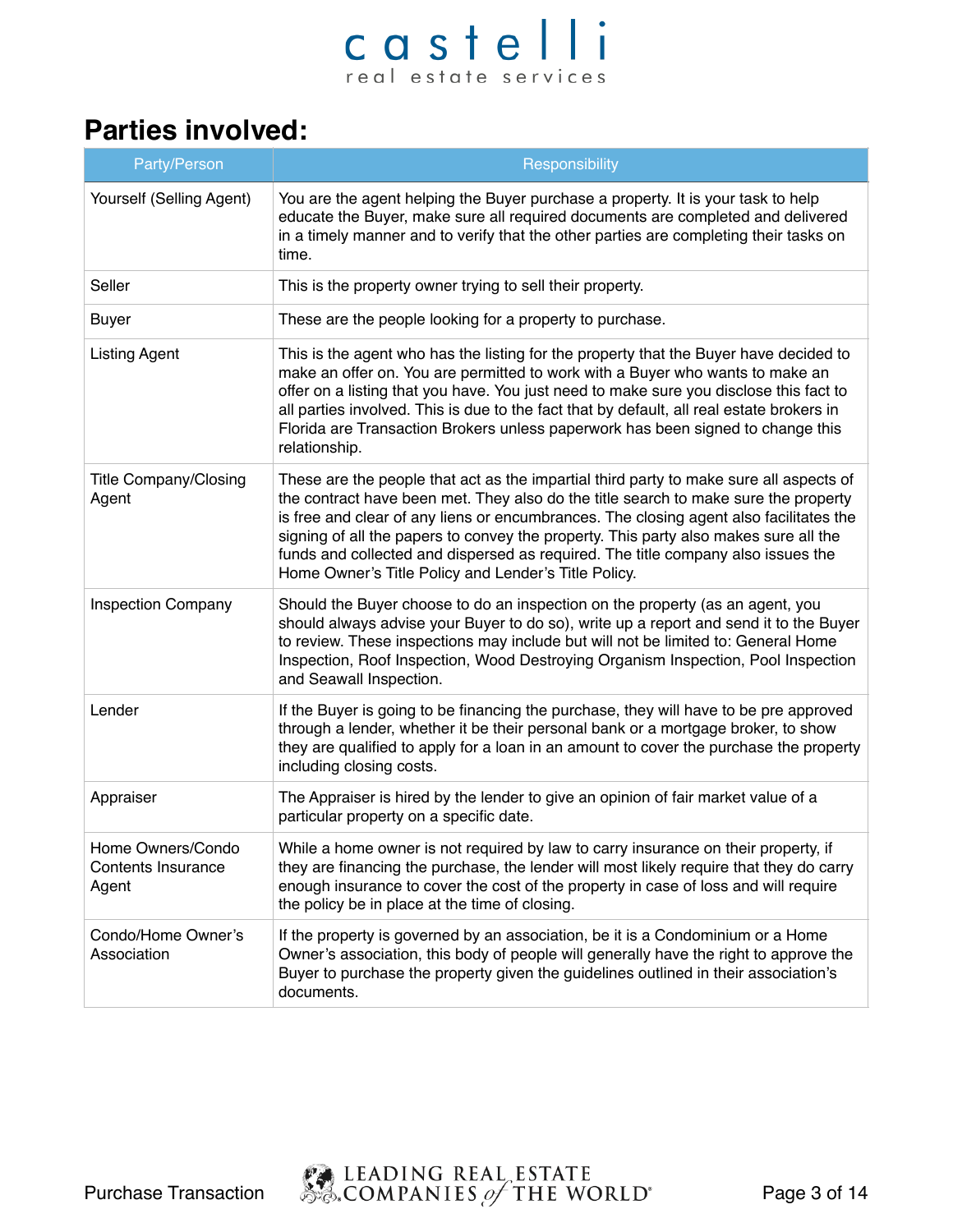#### **Most Commonly used Documents are:**

| <b>Document Name</b>                                                                                                                                | <b>Found At</b>                         | <b>Completed By</b>                                                                                                       | Sent TO                                                                                                                                                               | <b>Description</b>                                                                                                                                                                                                                                                                                                   |
|-----------------------------------------------------------------------------------------------------------------------------------------------------|-----------------------------------------|---------------------------------------------------------------------------------------------------------------------------|-----------------------------------------------------------------------------------------------------------------------------------------------------------------------|----------------------------------------------------------------------------------------------------------------------------------------------------------------------------------------------------------------------------------------------------------------------------------------------------------------------|
| <b>FAR/BAR AS IS</b><br><b>Residential Contract</b><br>for the Sale and<br>Purchase/<br><b>Residential Contract</b><br>for the Sale and<br>Purchase | Transaction<br>Desk, Form<br>Simplicity | <b>The Selling</b><br>Agent, signed by<br>the Buyer and the<br>Seller. This is part<br>of the offer.                      | The Buyer, the Listing<br>Agent, Office<br>Transaction<br>Management system,<br>title/closing company.                                                                | The is the purchase<br>contract used to outline<br>how the Buyer wants to<br>structure their purchase of<br>the property. When signed<br>by both parties, Buyer and<br>Seller, it is a binding, legal<br>contract. When signed by<br>just the Buyer, we call this<br>the "Offer".                                    |
| FAR/BAR<br>Condominium<br>Association<br>Disclosure Rider                                                                                           | Transaction<br>Desk, Form<br>Simplicity | The Selling<br>Agent, signed by<br>the Buyer and the<br>Seller. This is part<br>of the offer.                             | The Buyer, the Listing<br>Agent, Office<br>transaction<br>management system,<br>title/closing company.                                                                | This rider is included with<br>any purchase contract<br>where the property is<br>covered by a<br>Condominium Association.                                                                                                                                                                                            |
| <b>FAR/BAR</b><br>Homeowners<br>Association/<br>Community<br>Disclosure Rider                                                                       | Transaction<br>Desk, Form<br>Simplicity | The Selling<br>Agent, signed by<br>the Buyer and the<br>Seller. This is part<br>of the offer.                             | The Buyer, the Listing<br>Agent as an offer,<br>sent to Office<br>transaction<br>management system,<br>title/closing company<br>when fully signed by<br>both parties. | This rider is included with<br>any purchase contract<br>where the property is<br>covered by a<br>Homeowners Association.                                                                                                                                                                                             |
| FAR/BAR Lead-<br><b>Based Paint</b><br>Disclosure Rider<br>and Federally<br>required document.                                                      | Transaction<br>Desk, Form<br>Simplicity | <b>The Selling</b><br>Agent, signed by<br>the Buyer and the<br>Seller. This is part<br>of the offer.                      | The Buyer, the Listing<br>Agent as an offer,<br>sent to Office<br>transaction<br>management system,<br>title/closing company<br>when fully signed by<br>both parties. | This rider is required for<br>the purchase contract for<br>any residential property<br>built prior to 1978. It is<br>used to disclose that fact<br>that the property MAY<br>contain lead base paint<br>and that the Buyer<br>understand the issues that<br>can arise from having lead<br>based paint in a structure. |
| Pre-Approval/Pre-<br><b>Qualification Letter</b><br>or Proof of funds.                                                                              | Lender or<br>Buyer.                     | Lender if they are<br>financing or the<br>Buyer if they are<br>purchasing with<br>all cash. This is<br>part of the offer. | The Buyer, the Listing<br>Agent as an offer,<br>sent to Office<br>transaction<br>management system,<br>title/closing company.                                         | This is the letter from the<br>lender that shows how<br>much the lender has "Pre"<br>approved the Buyer for the<br>purchase of a property.<br>This is used for offer<br>purposes. The Buyer and<br>property still need to be<br>fully approved by the<br>lender for the purchase to<br>be completed.                 |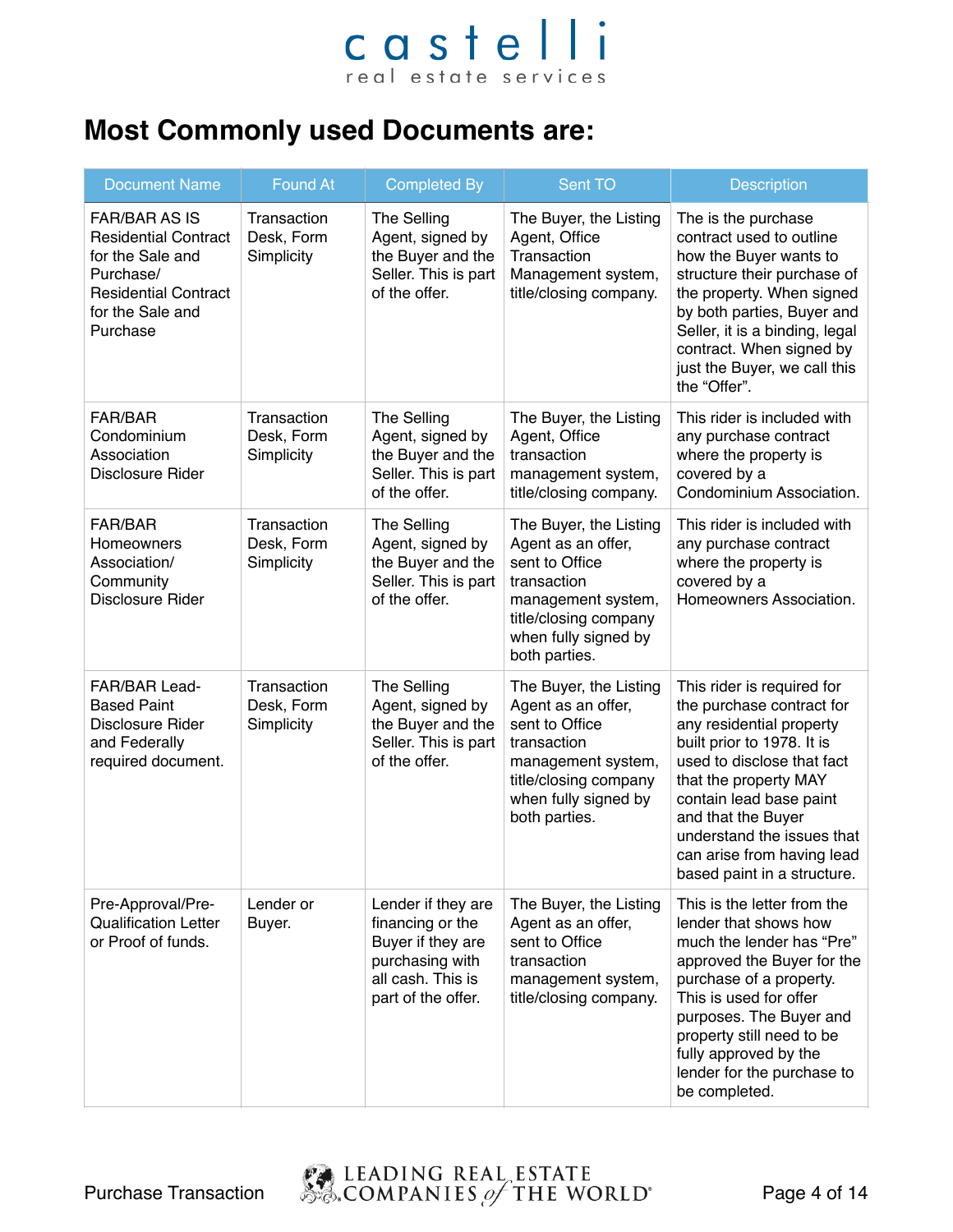| <b>Document Name</b>                                                 | <b>Found At</b>                         | <b>Completed By</b>                                                                                                                                                  | Sent TO                                                                                                                      | Description                                                                                                                                                                                                                                                                                                                                                                                   |
|----------------------------------------------------------------------|-----------------------------------------|----------------------------------------------------------------------------------------------------------------------------------------------------------------------|------------------------------------------------------------------------------------------------------------------------------|-----------------------------------------------------------------------------------------------------------------------------------------------------------------------------------------------------------------------------------------------------------------------------------------------------------------------------------------------------------------------------------------------|
| <b>Ernest Money</b><br>Deposit Check                                 | <b>Buyer</b>                            | <b>Buyer</b>                                                                                                                                                         | The Listing Agent as<br>part of an offer, sent<br>to Office transaction<br>management system<br>or title/closing<br>company. | The Ernest Money Deposit<br>Funds can either be<br>included with the offer or<br>submitted after contract<br>acceptance. This will<br>depend on what the listing<br>agent requires or what the<br>Buyer what to do. It will<br>eventually go to the title<br>company so very often it is<br>easier to have it go right to<br>them so it doesn't have to<br>be transferred at a later<br>time. |
| Castelli Real Estate<br>Expense of<br><b>Brokerage</b><br>Commission | Transaction<br>Desk, Form<br>Simplicity | The Selling<br>Agent, signed by<br>the Buyer and the<br>Selling Agent.<br>While not part of<br>the offer it should<br>be signed at the<br>same time as the<br>offer. | The Buyer, Office<br>Transaction<br>Management system.                                                                       | This form explains the<br>amount and reason for the<br>Castelli Transaction Fee.<br>This commission/fee is<br>charged by Castelli Real<br><b>Estate Services for</b><br>overhead expenses and it<br>not shared with the Listing<br>or Selling agents.<br>Generally this fee will<br>cover the \$295 Castelli<br>Transaction Fee and your<br>\$40 E&O Insurance<br>charge.                     |
| Seller's Disclosure<br>Statement                                     | <b>Listing Agent</b>                    | Signed by the<br><b>Buyer</b> after<br>reviewing.                                                                                                                    | The Buyer, Office<br>transaction<br>management system,<br><b>Buyer and Listing</b><br>Agent.                                 | This disclosure is used to<br>help the Seller convey<br>what they know about the<br>property that may<br>materially affect it's value.<br>This disclosure is not<br>required by law and they<br>are instances where it<br>won't be available (such<br>as foreclosures), but<br>should be available in<br>most standard purchase<br>situations.                                                |
| Castelli Real Estate<br>Contract Info &<br><b>Escrow Deposit</b>     | Transaction<br>Desk, Form<br>Simplicity | The Selling Agent                                                                                                                                                    | <b>Office Transaction</b><br>Management system<br>when the offer is<br>accepted.                                             | This is the form sent to the<br><b>Transaction Management</b><br>system that summarizes<br>the terms of the contract<br>and any related escrow<br>deposit made into<br>Castelli's escrow account                                                                                                                                                                                              |

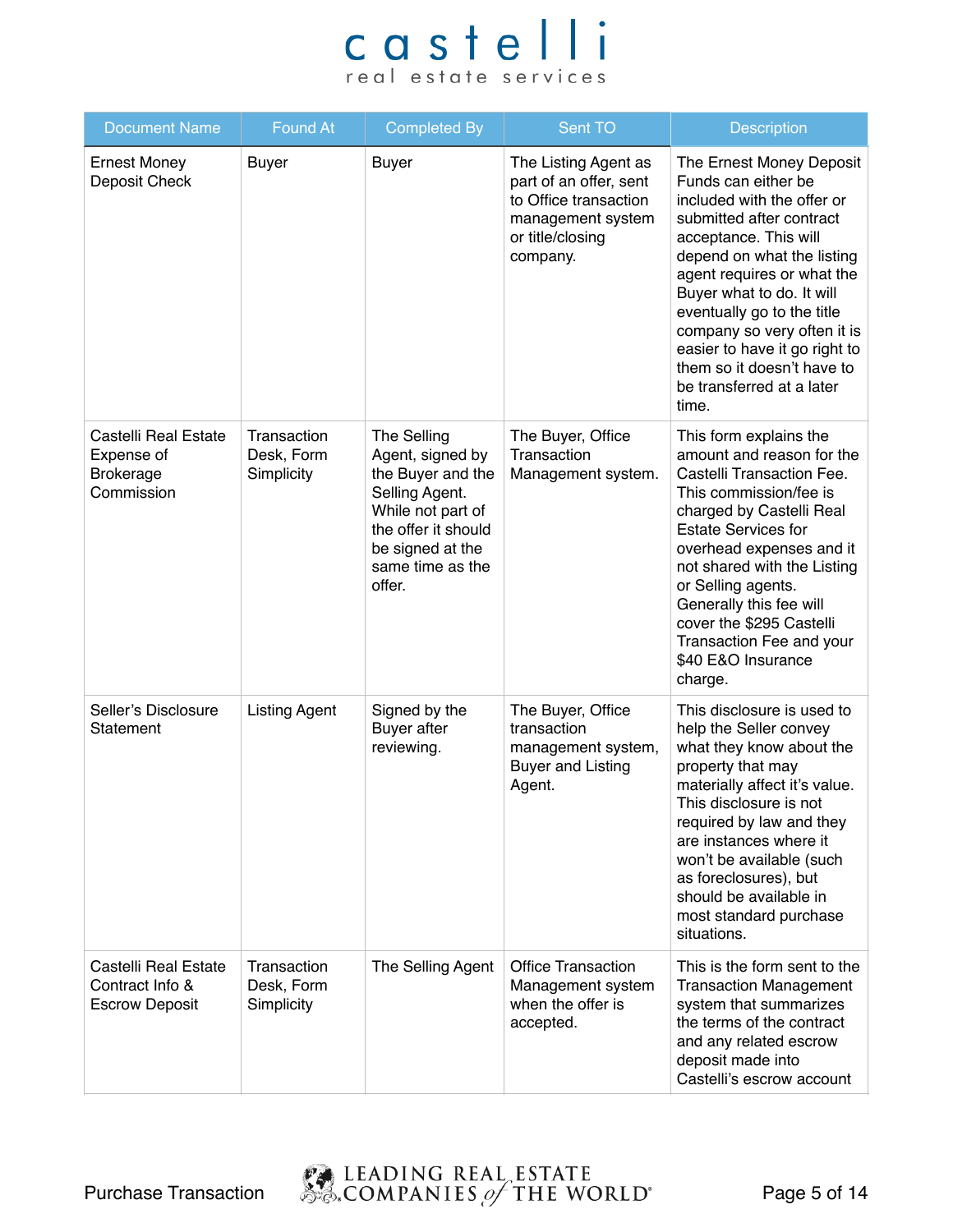| <b>Document Name</b>                                             | Found At                                                                      | <b>Completed By</b>                                                                                                                                                                                                     | Sent TO                                                                                                                                                       | Description                                                                                                                                                                                                                                                                            |
|------------------------------------------------------------------|-------------------------------------------------------------------------------|-------------------------------------------------------------------------------------------------------------------------------------------------------------------------------------------------------------------------|---------------------------------------------------------------------------------------------------------------------------------------------------------------|----------------------------------------------------------------------------------------------------------------------------------------------------------------------------------------------------------------------------------------------------------------------------------------|
| <b>Escrow Deposit</b><br>Letter                                  | Office<br>transaction<br>management<br>system or Title/<br>Closing<br>Company | Office transaction<br>management<br>system or Title/<br><b>Closing Company</b>                                                                                                                                          | The Buyer, the Listing<br>Agent, office<br>Transaction<br>Management system.                                                                                  | This letter is proof that the<br>Buyer have deposited<br>funds into an escrow<br>account as required by the<br>contract.                                                                                                                                                               |
| Lender/Mortgage<br>Application                                   | The Lender                                                                    | The Lender/Buyer<br>should complete<br>this as soon as<br>their offer is<br>accepted.                                                                                                                                   | The Lender                                                                                                                                                    | If the Buyer is financing<br>their purchase, they will<br>need to complete this<br>application in a timely<br>manner.                                                                                                                                                                  |
| Condo/<br>Homeowner's<br>Association<br>purchase Application     | The Association<br>or their<br>Management<br>Company                          | The Buyer should<br>completely fill this<br>in, supply all<br>required<br>documentation<br>and submit all this<br>with the required<br>fee to the<br>association/<br>management<br>company for<br>purchase<br>approval. | The Association or<br>their Management<br>Company                                                                                                             | When a property is<br>governed by an<br>association that requires<br>they approve the Buyer,<br>this is the application and<br>instructions that must be<br>completed so that the<br>association can go<br>through the process of<br>approving the Buyer to<br>purchase this property. |
| Condo/<br>Homeowner's<br>Association<br>purchase Approval        | The Association<br>or their<br>Management<br>Company                          | The Association/<br>Managment<br>Company.                                                                                                                                                                               | The Title/Closing<br>Company                                                                                                                                  | This is the document,<br>signed by the association<br>the declares that the<br>Buyer has been approved<br>to purchase in their<br>association.                                                                                                                                         |
| Addendum to FAR/<br><b>BAR</b> contract for<br>Sale and Purchase | Transaction<br>Desk, Form<br>Simplicity                                       | The Selling Agent<br>or Selling Agent,<br>signed by both<br>Buyer and Seller.                                                                                                                                           | The Buyer, The<br>Listing Agent as an<br>offer, sent to Office<br>transaction<br>management system,<br>title company when<br>fully signed by both<br>parties. | Should there be any<br>changes to the purchase<br>contract after both parties<br>have signed it, this<br>document is used to<br>amend the contract and<br>takes precedence over<br>what is stated in the<br>contract.                                                                  |
| Home Owner's<br><b>Insurance Policy</b>                          | The insurance<br>company                                                      | The insurance<br>company                                                                                                                                                                                                | The Buyer and the<br>Lender                                                                                                                                   | If the Buyer is financing<br>their purchase, the lender<br>will need to see the<br>insurance policy to confirm<br>it is sufficient for their<br>needs.                                                                                                                                 |

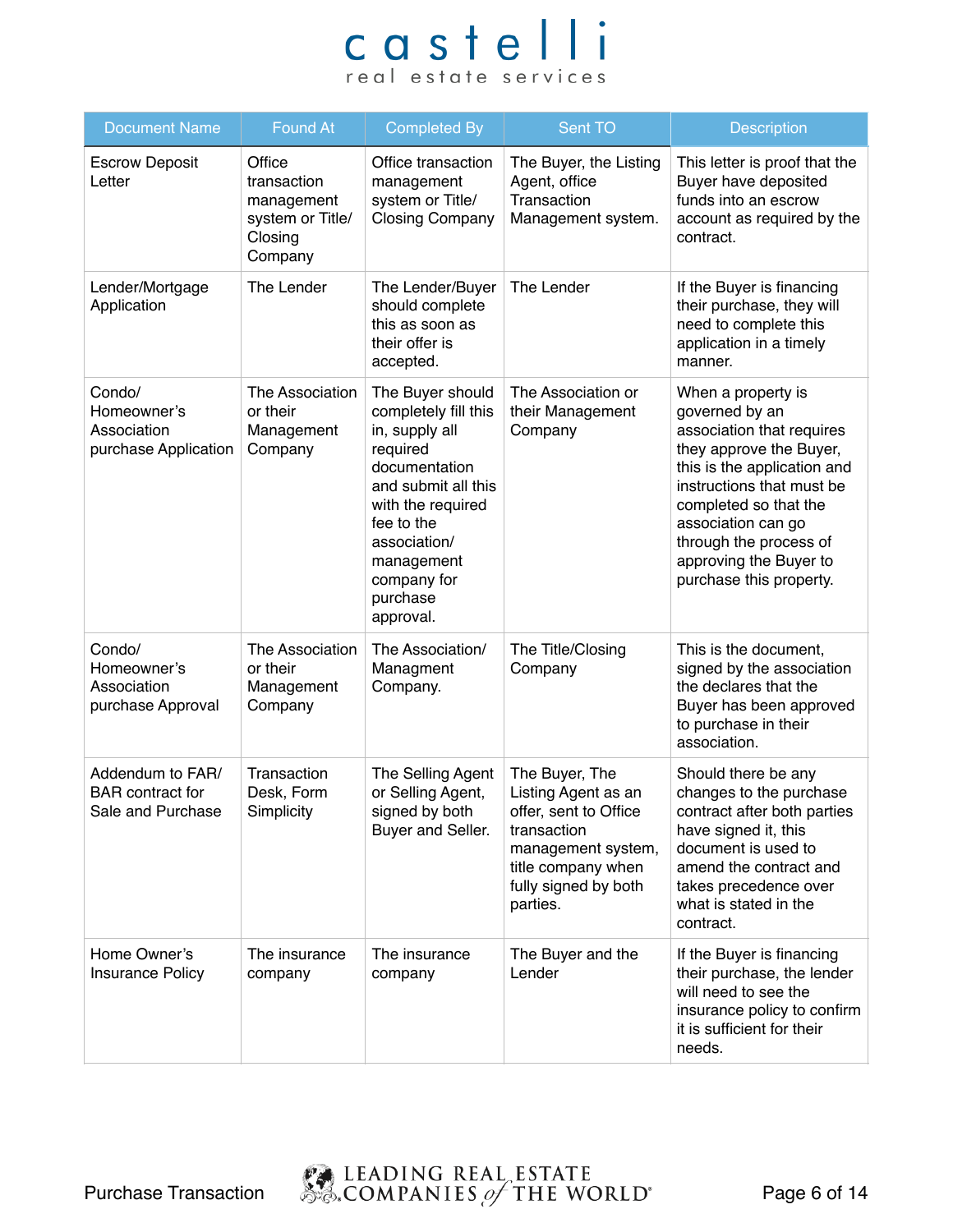| <b>Document Name</b>                                 | Found At                                | <b>Completed By</b>                    | Sent TO                                                                                                                                                       | <b>Description</b>                                                                                                                                                                                                                     |
|------------------------------------------------------|-----------------------------------------|----------------------------------------|---------------------------------------------------------------------------------------------------------------------------------------------------------------|----------------------------------------------------------------------------------------------------------------------------------------------------------------------------------------------------------------------------------------|
| Survey                                               | Title Company/<br><b>Closing Agent</b>  | <b>Survey Company</b>                  | The Buyer                                                                                                                                                     | Should the Buyer elect to<br>have a survey done, the<br>cost will be reflected in the<br>closing statement and<br>they will receive the<br>document at closing.                                                                        |
| <b>Closing Statement</b>                             | Title Company/<br><b>Closing Agent</b>  | Title Company/<br><b>Closing Agent</b> | The Buyer, The<br>Listing Agent as an<br>offer, sent to Office<br>transaction<br>management system,<br>title company when<br>fully signed by both<br>parties. | This statement shows how<br>the associated credits and<br>debits for the sale for both<br>the Buyer and Seller.                                                                                                                        |
| Castelli Real Estate<br><b>Check Request</b><br>Form | Transaction<br>Desk, Form<br>Simplicity | The Selling Agent                      | Office transaction<br>management system.                                                                                                                      | This form is completed<br>and sent to the transaction<br>management system<br>when the sale has closed<br>and the title/closing agent<br>has issued a check to<br>Castelli Real Estate with<br>the commission from the<br>transaction. |

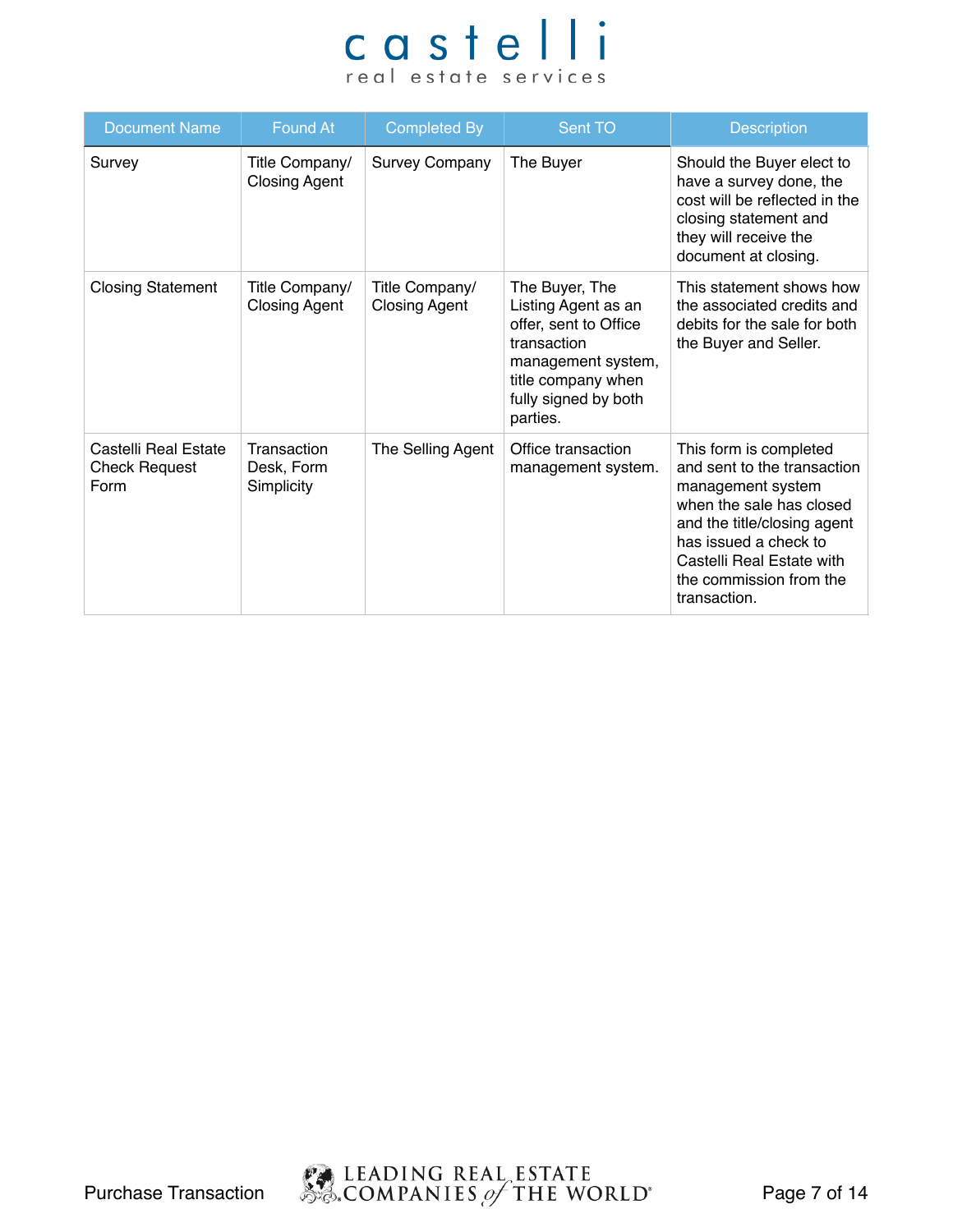#### **Information needed to complete an a purchase contract for an offer:**

| <b>Data</b>                         | Line           | Contract   Description                                                                                                                                                                                            | <b>Found At</b>                                                                                                                                                                       |
|-------------------------------------|----------------|-------------------------------------------------------------------------------------------------------------------------------------------------------------------------------------------------------------------|---------------------------------------------------------------------------------------------------------------------------------------------------------------------------------------|
| Seller's Names                      | 1              | The names of the current property owners<br>as found on the title                                                                                                                                                 | <b>BCPA.net or IMMap. Click on</b><br>the folio number in the listing<br>and the IMMap record will<br>come up.                                                                        |
| <b>Buyer Names</b>                  | $\overline{2}$ | The names of the Buyer.                                                                                                                                                                                           | Please do make sure they<br>give you the name as they<br>want them to appear on the<br>title, including any middle<br>initials or if the property is to<br>be held by a trust or LLC. |
| The address of the<br>property      | $7 - 8$        | This is the common address                                                                                                                                                                                        | BCPA.net or IMMap.                                                                                                                                                                    |
| The Folio number of the<br>property | 8              | The county identification of the property                                                                                                                                                                         | BCPA.net or IMMap.                                                                                                                                                                    |
| The legal description               | 9              | The legal description as per the county<br>records.                                                                                                                                                               | BCPA.net or IMMap. If you<br>click on the Transaction Desk<br>icon from the listing, TD will<br>automatically create a<br>transaction for you and enter<br>this information for you.  |
| Personal property to be<br>included | 20             | Items to be included in the sale such as<br>hot tub, extra washer/dryer, etc.                                                                                                                                     | Listing agent and Buyer will<br>supply this                                                                                                                                           |
| Personal property to be<br>excluded | 23             | Items to be excluded from the sale such<br>as hot tub, extra washer/dryer, etc.                                                                                                                                   | Listing agent and Buyer will<br>supply this                                                                                                                                           |
| <b>Purchase Price</b>               | 26             | The price the Buyer is offering to pay for<br>the property.                                                                                                                                                       | The Buyer with your help.                                                                                                                                                             |
| <b>Initial Deposit</b>              | 27             | Initial funds the Buyer put up towards the<br>purchase of the property. This should be<br>enough to show the Buyer is serious but<br>not more then the Buyer can lose should<br>they need to cancel the contract. | The Buyer.                                                                                                                                                                            |
| Deposit Accompanies                 | 29             | Will the deposit accompany the offer or be<br>made within a number of days.                                                                                                                                       | The Buyer with your help.                                                                                                                                                             |
| <b>Escrow Agent</b><br>Information  | 32-34          | The contact information for where the<br>deposit funds will be held. Either Castelli<br>or the Title/Closing Company.                                                                                             | You, the Selling Agent.                                                                                                                                                               |

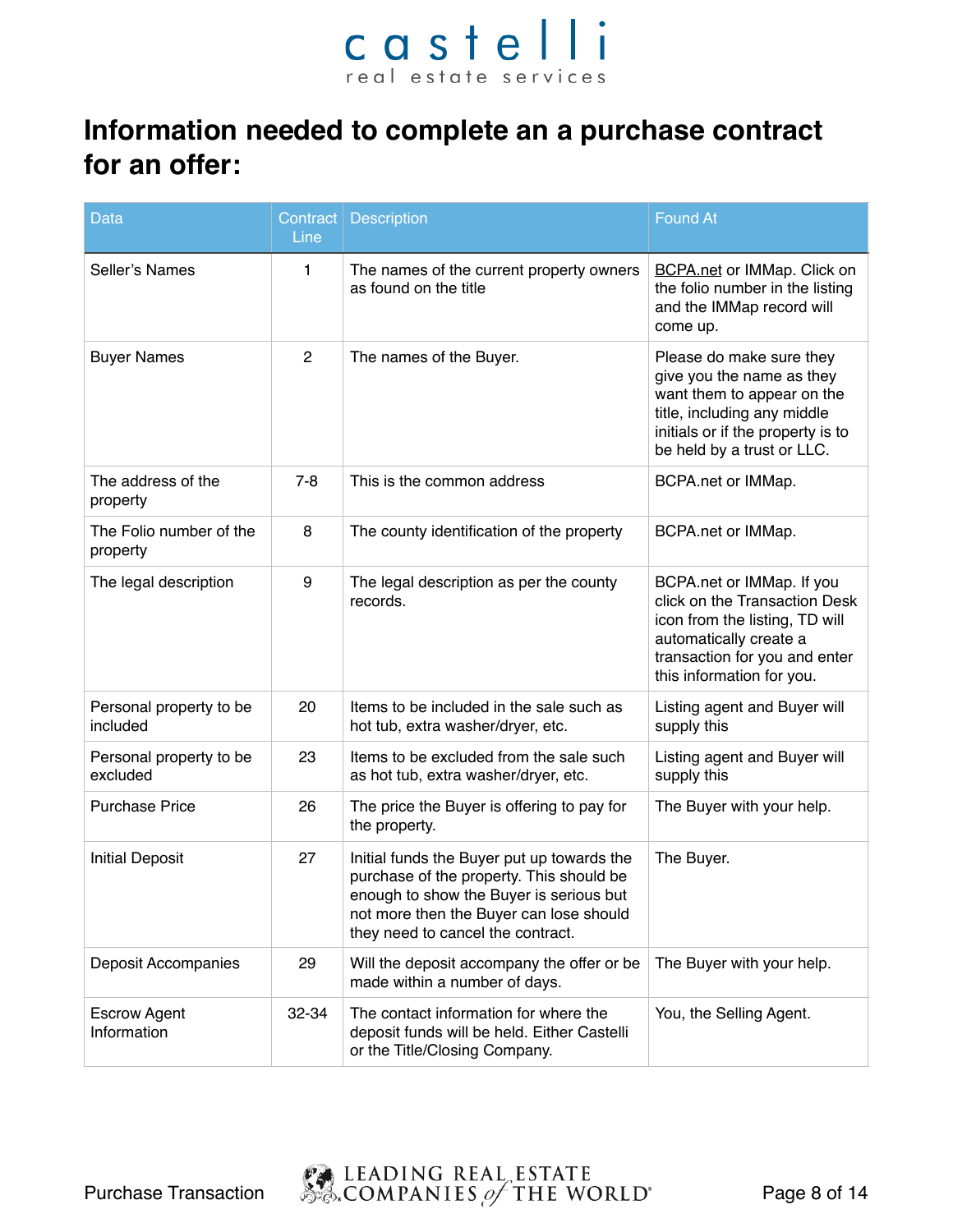| <b>Data</b>                              | Line                | Contract   Description                                                                                                                                                                                                                                                                        | <b>Found At</b>                                                                                                                |
|------------------------------------------|---------------------|-----------------------------------------------------------------------------------------------------------------------------------------------------------------------------------------------------------------------------------------------------------------------------------------------|--------------------------------------------------------------------------------------------------------------------------------|
| <b>Additional Deposit</b><br>Information | 35-36               | Is there a second deposit and when is it<br>due? Usually after the inspection period<br>ends.                                                                                                                                                                                                 | The Buyer with your help.                                                                                                      |
| <b>Financing Amount</b>                  | 38-39               | If the Buyer are financing, the amount<br>expressed as either a dollar amount or<br>percentage.                                                                                                                                                                                               | The Buyers and Lender.                                                                                                         |
| <b>Balance to Close</b>                  | 41                  | How much the Buyer will need to bring at<br>closing to complete the purchase. This<br>does not include closing costs as<br>determined by the title/closing company.                                                                                                                           | You/form calculates.                                                                                                           |
| Acceptance Date                          | 45                  | This is the date by which the Seller has to<br>accept the offer. Should the Seller not<br>respond by this date, the Buyer can<br>cancel the contract, if they choose. If they<br>are willing to allow the Seller to have more<br>time, that's fine. This is to protect the<br>Buyer interest. | The Buyer with your help.                                                                                                      |
| <b>Closing Date</b>                      | 52                  | This is the date when the closing is to<br>take place. If it's a cash deal, this can be<br>as little as two week, if this is financing, it<br>should be no less then 60 day. Speak to<br>the Lender as to how much time they<br>need. Take info account time to get the<br>contract accepted. | The Buyer with your help.                                                                                                      |
| Purchasing with Cash                     | 58                  | If the Buyer are purchasing with all cash,<br>check this box.                                                                                                                                                                                                                                 | The Buyer with your help.                                                                                                      |
| Financing through a<br>Lender            | 92-96               | If the Buyer are purchasing with help from<br>a lender, check this box. Complete the<br>items as per the pre-approval letter from<br>the Lender                                                                                                                                               | This will be on the Lender's<br>Pre-Approval letter.                                                                           |
| Assumption of existing<br>loan.          | 122                 | If the Buyer are assuming the Seller's<br>loan, check this box. Very rare these<br>days.                                                                                                                                                                                                      | The Buyer with your help.                                                                                                      |
| <b>Purchase Note</b>                     | 123                 | If the Buyer are using a purchase note<br>through a third party, check this box. Very<br>rare these days.                                                                                                                                                                                     | The Buyer with your help.                                                                                                      |
| <b>Closing Agent</b>                     | 155,<br>159,<br>161 | Check the appropriate box for who<br>determines the closing agent. Tradition is<br>to use the Miami-Dade/Broward Regional<br>Provision.                                                                                                                                                       | The Seller may require they<br>determine the closing agent,<br>especially for foreclosures but<br>mostly it's up to the Buyer. |
| Home Warranty                            | 171-172             | Check the appropriate box should the<br>Buyer want aHome Warranty.                                                                                                                                                                                                                            | The Buyer with your help.                                                                                                      |

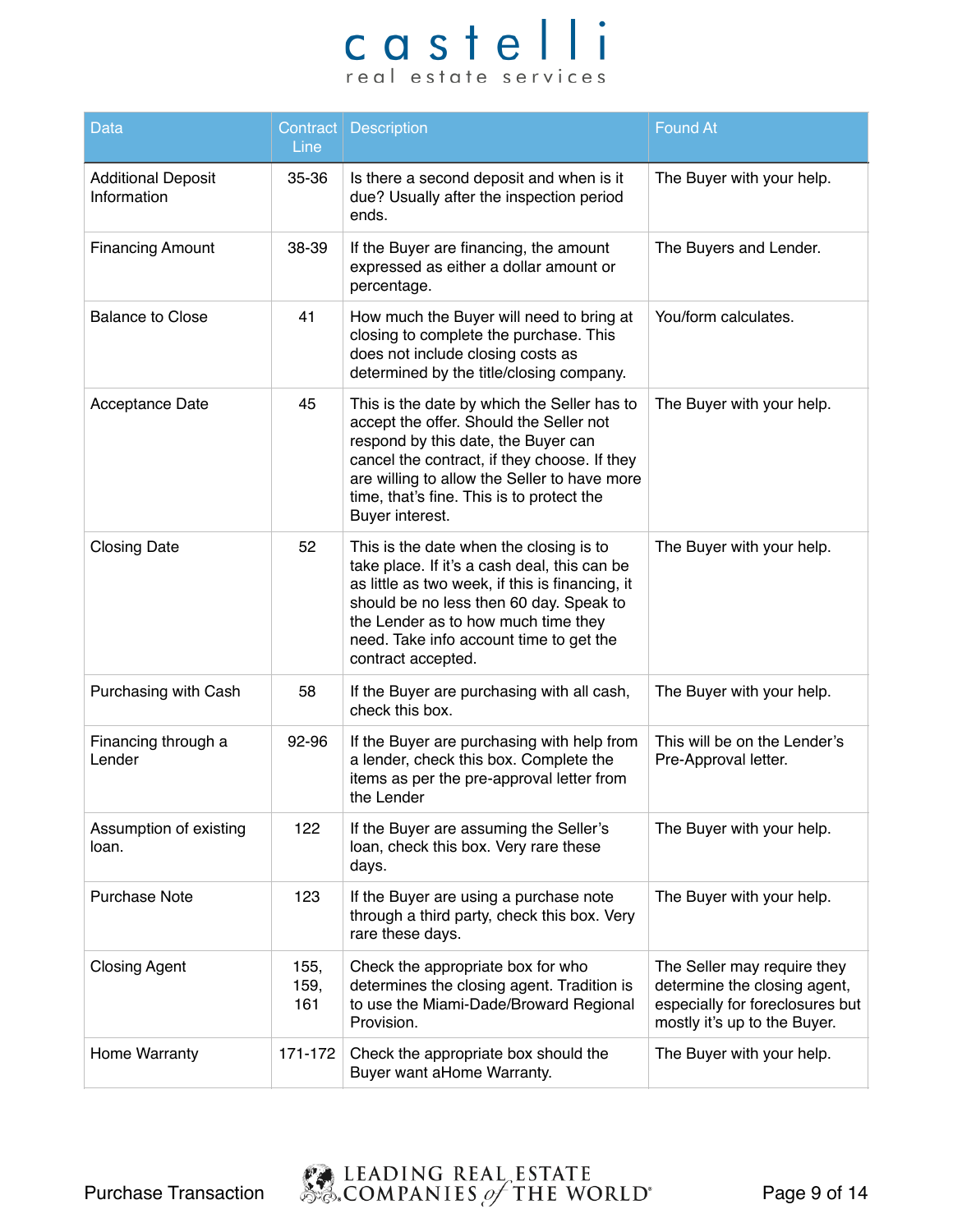| <b>Data</b>                         | Contract  <br>Line | <b>Description</b>                                                                                                                                    | <b>Found At</b>                                                               |
|-------------------------------------|--------------------|-------------------------------------------------------------------------------------------------------------------------------------------------------|-------------------------------------------------------------------------------|
| <b>Special Assessment</b>           | 181,<br>183        | Check the box on line 181 if Seller and<br>Buyer will split assessments. Check the<br>box on line 183 if the Seller is to pay all<br>the assessments. | The Buyer with your help.                                                     |
| <b>Inspection Period</b>            | 243                | How long will the inspection period be?<br>Usually between 10 and 15 days. This is<br>often negotiated.                                               | The Buyer with your help.                                                     |
| Addenda                             | 564                | Check the boxes for the addenda to be<br>included in the offer.                                                                                       | You.                                                                          |
| Condo Addendum Rider                |                    | To be used if purchasing a condo.                                                                                                                     |                                                                               |
| <b>Association Approval</b>         | Sec. 1             | Check if association approval is required.<br>Almost always is.                                                                                       | You, the Selling Agent.                                                       |
| Right of first refusal              | Sec. 2             | Does the association have first right of<br>refusal. Usually they don't or they would<br>have purchased already.                                      | You, the Selling Agent.                                                       |
| Fees and assessments                | Sec. 3             | What are the association dues, special<br>assessments or recreation fees                                                                              | This should be in the listing or<br>from the List Agent.                      |
| Special assessments                 | Sec.<br>3(c)       | List any known special assessments.                                                                                                                   | The listing agent should tell<br>you if there are any special<br>assessments. |
| Non-Developer<br><b>Disclosure</b>  | Sec $5(a)$<br>(b)  | If the Buyer already has received Condo<br>Docs, check box (a), if the Buyer has not<br>received them yet, check box (b).                             | The Buyer rarely get Condo<br>Docs before writing the offer.                  |
| Buyer request condo<br>Docs         | Sec 6              | Check the appropriate box.                                                                                                                            | You, the Selling Agent.                                                       |
| Parking                             | Sec 8              | How many parking spaces come with the<br>unit                                                                                                         | You, the Selling Agent.                                                       |
| <b>Lend Based Paint</b>             |                    | To be used if the property being purchased was built before 1978.                                                                                     |                                                                               |
| Buyer, Seller, property<br>address. |                    | Same as the purchase contract.                                                                                                                        | Filled in for you if you use<br><b>Transaction Desk.</b>                      |
| Buyer's<br>Acknowledgement          |                    | Almost always the purchaser will waive an<br>inspection.                                                                                              |                                                                               |
| Homeowner's<br>Association          |                    |                                                                                                                                                       |                                                                               |
| Buyer, Seller, property<br>address. |                    | Same as the purchase contract.                                                                                                                        | Filled in for you if you use<br><b>Transaction Desk.</b>                      |
| Name of Community                   |                    | The name of the homeowner's<br>association.                                                                                                           | The Listing Agent or county<br>records through IMMap or<br>DCPA.net           |

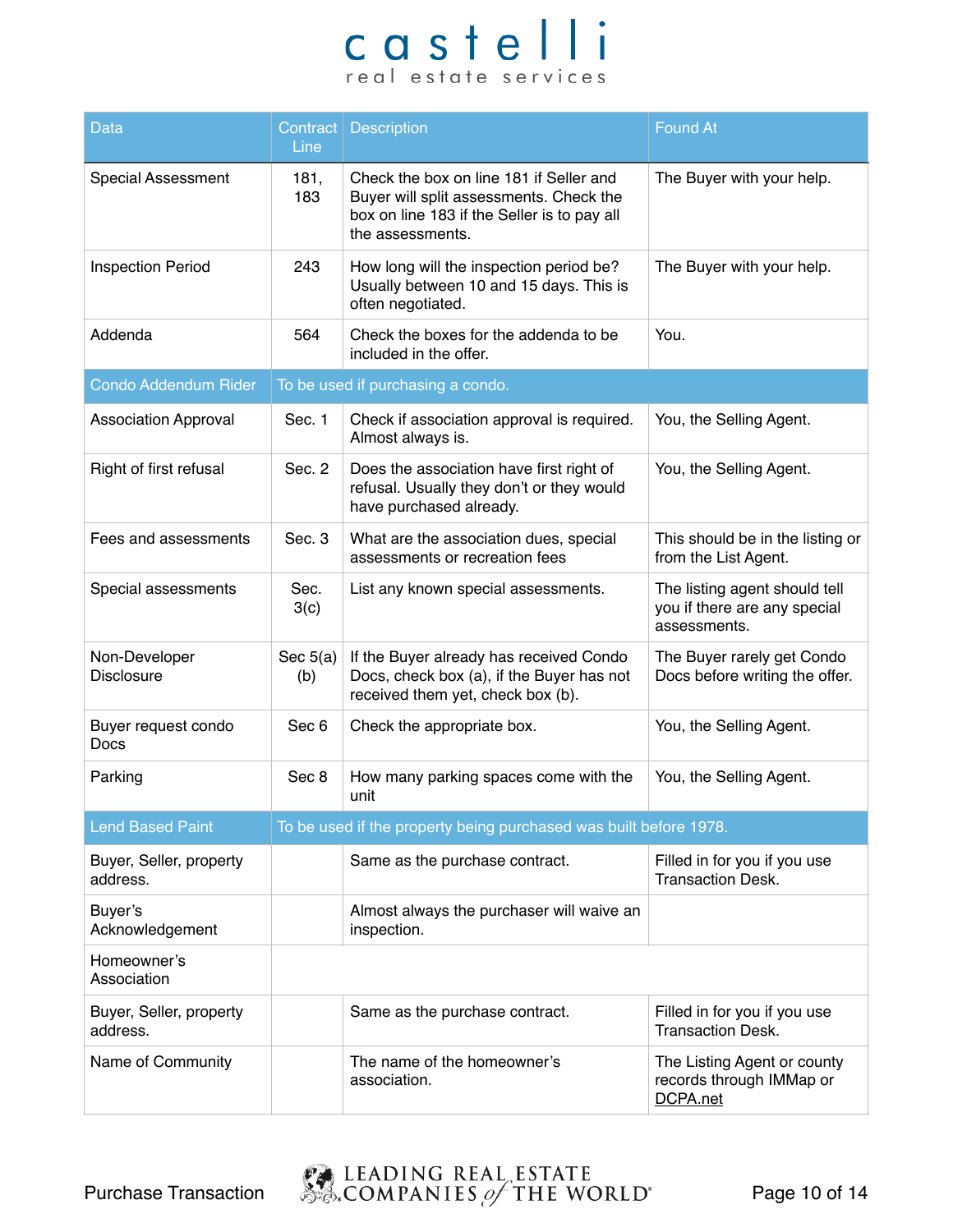| l Data                                        | Line: | Contract Description                                                                                           | Found At                  |
|-----------------------------------------------|-------|----------------------------------------------------------------------------------------------------------------|---------------------------|
| Assessments and<br><b>Special Assessments</b> | (c)   | These are the Homeowner's Association<br>Dues and any special assessments the<br>Buyer will be required to pay | Listing or Listing Agent. |

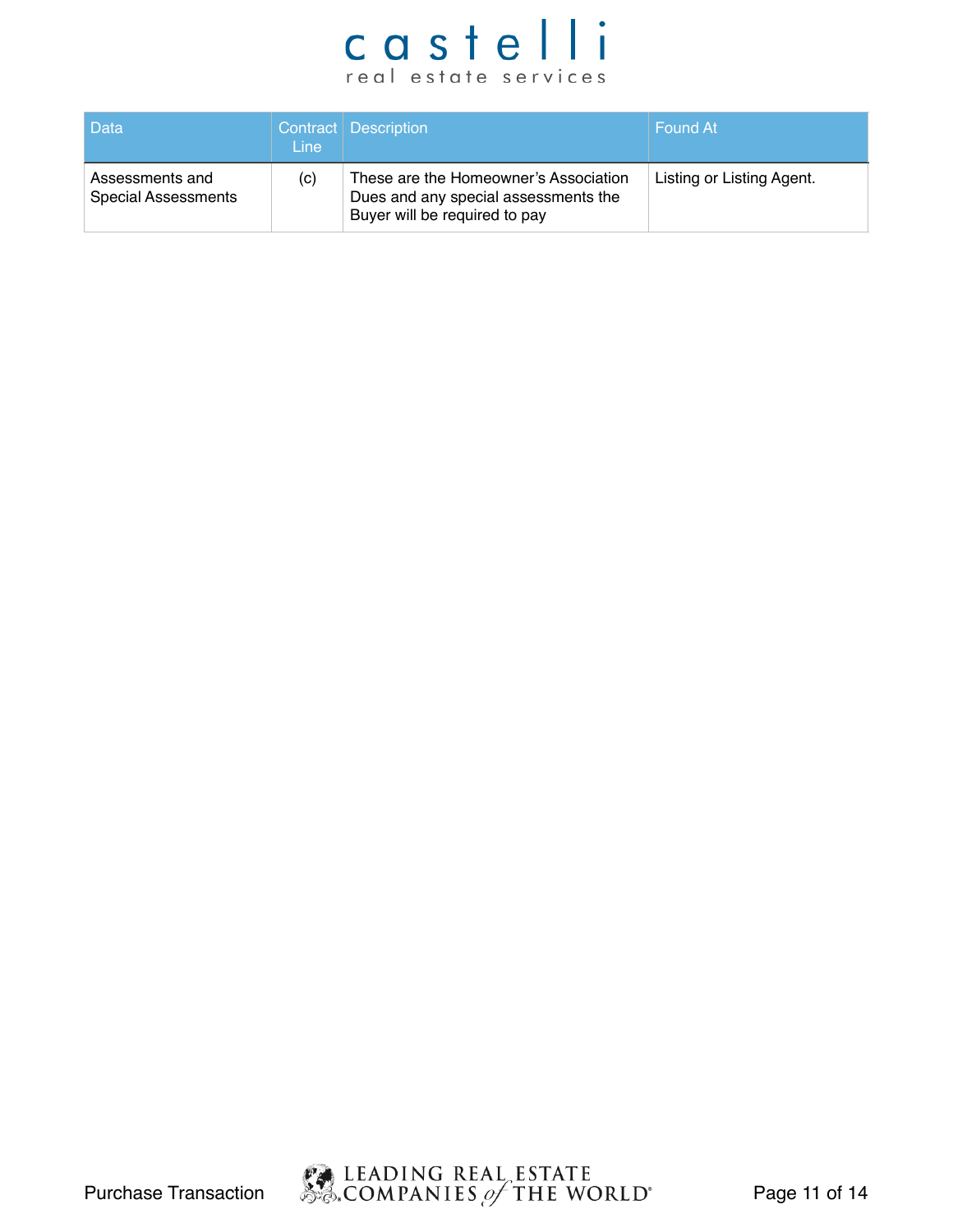#### castelli real estate services

#### **Transaction Steps:**

This is an outline of the tasks needed to be done from writing up an offer, presenting it, getting it accepted and seeing the transaction through closing. There can be less or more items depending not the requirements of the contract and the type of property being purchased.

| Done | Contract<br><b>Days</b> | <b>Task</b>                                                                                                                                                                                                                                                                                                                                         |
|------|-------------------------|-----------------------------------------------------------------------------------------------------------------------------------------------------------------------------------------------------------------------------------------------------------------------------------------------------------------------------------------------------|
|      |                         | Confirm via www.myfloridalicense.com/wl11.asp that other agent is currently licensed                                                                                                                                                                                                                                                                |
|      |                         | Use Transaction Desk/Form Simplicity to type up offer, applicable addendums and Castelli<br><b>Transaction Fee Agreement</b>                                                                                                                                                                                                                        |
|      |                         | Have Buyer sign, initial, date all offer pages and any other disclosures/addendums provided<br>by Seller.                                                                                                                                                                                                                                           |
|      |                         | Make copy of deposit check. Give to either Office transaction management system or to the<br>title company.                                                                                                                                                                                                                                         |
|      |                         | If cash, get proof of funds. If financed, get pre-approval letter.                                                                                                                                                                                                                                                                                  |
|      |                         | Email offer and supporting docs to Listing Agent. Call and text Listing Agent to confirm<br>receipt.                                                                                                                                                                                                                                                |
|      |                         | Negotiate if applicable and get contract signed by Seller.                                                                                                                                                                                                                                                                                          |
|      | 1.                      | If offer not accepted, end here. If offer is accepted, submit Contract Info/Escrow Deposit Form<br>with all contract paperwork to the office transaction management system. The date this<br>completely signed contract is sent to the other agent is the effective date. Confirm by email<br>the effective date with the other agent.              |
|      |                         | Email executed contract w/ addendums, escrow letterto Buyer cc: lender, title company w/<br>instructions to Buyer as to next steps. Include contact information for all parties such as listing<br>agent, selling agent, buyer, seller, lender, title company, inspector, association, etc. Include<br>any important info such as transaction fees. |
|      |                         | Email other agent to confirm receipt.                                                                                                                                                                                                                                                                                                               |
|      |                         | Schedule General Home, WDO, 4 Pts, Wind Mit, etc. inspections.                                                                                                                                                                                                                                                                                      |
|      |                         | Confirm water and electric on for inspections?                                                                                                                                                                                                                                                                                                      |
|      |                         | If condo, does inspector have access to roof, i.e., permission from management to check<br>HVAC unit on roof?                                                                                                                                                                                                                                       |
|      |                         | If needed, get list of insurance agents to Buyer to get hazard, wind (if east of 95) and flood (if<br>in flood zone) insurance.                                                                                                                                                                                                                     |
|      | 5                       | If a condo, is Condo app completed w/ fee, copy of contract, driver's lic, letters of ref, etc and<br>provided to assoc.                                                                                                                                                                                                                            |
|      | 5                       | Verify the Buyer apply for Mortgage                                                                                                                                                                                                                                                                                                                 |
|      |                         | Get the Condo docs from the listing agent and send to the Buyer including land lease,<br>budget, etc. as specified in condo rider. Have Buyer sign condo docs receipt.                                                                                                                                                                              |

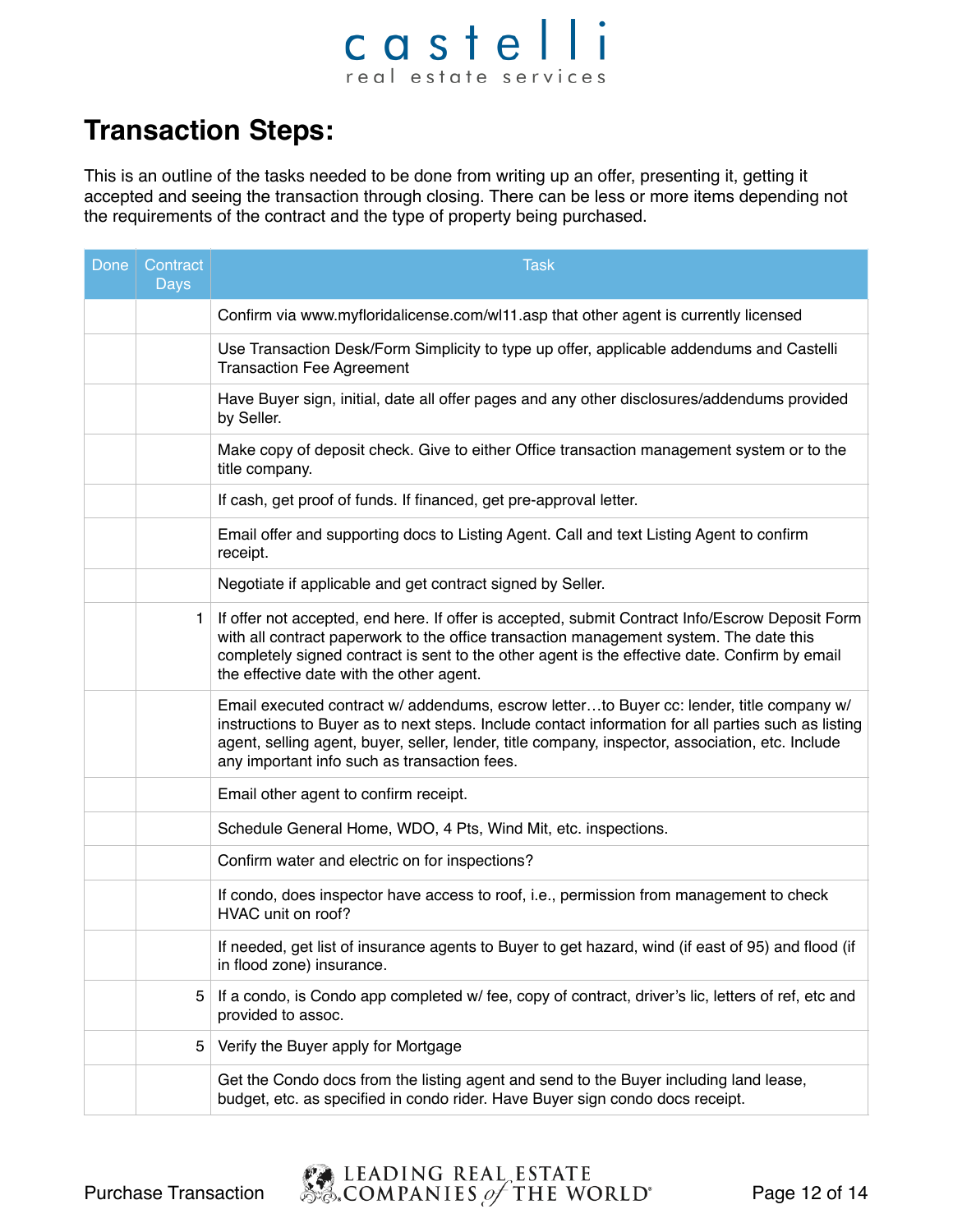|    | 10 Before Inspection Period ends does Buyer want property as is or credits and/or repairs? If<br>they are any changes to the contract, repairs, price reduction, seller credits, write up an<br>addendum and have it signed by both parties. Then send it to the office transaction<br>management system, Buyer and title company. |
|----|------------------------------------------------------------------------------------------------------------------------------------------------------------------------------------------------------------------------------------------------------------------------------------------------------------------------------------|
|    | 10 Get Second Deposit from Buyer. Submit to office transaction management system w/ Escrow<br>Deposit form or directly to the title company. If wired to office, add \$15 wiring fee.                                                                                                                                              |
|    | Condo Assoc interview scheduled for buyer.                                                                                                                                                                                                                                                                                         |
|    | Have Title co get Tenant & Condo Estoppel.                                                                                                                                                                                                                                                                                         |
|    | Get original copy of Condo Association certificate or Approval letter to title company. If not<br>approved, write up a Release and Cancellation form and have it signed by both Buyer and<br>Seller and send to office transaction management system and to the title company to have<br>the deposit returned to the Buyer.        |
|    | Follow up with the lender that they are loan application is on track and that they won't be any<br>delays for closing.                                                                                                                                                                                                             |
|    | 45 Get Loan Commitment Letter by due date. Email to listing agent.                                                                                                                                                                                                                                                                 |
|    | Schedule day/time for Buyer to do the walk through.                                                                                                                                                                                                                                                                                |
|    | Schedule day/time and place mutually workable for Buyer, Seller, Agents, Title cofor<br>Closing.                                                                                                                                                                                                                                   |
|    | If lease back, have Title Co draw up lease and have rent at Closing.                                                                                                                                                                                                                                                               |
|    | <b>Get Closing Gift</b>                                                                                                                                                                                                                                                                                                            |
|    | Review closing statement before Closing - Commision, transaction fee there? Lease<br>proration? Credit? (Comm + Fee on separate lines)                                                                                                                                                                                             |
|    | Have Buyer switch FPL effective day of Closing.                                                                                                                                                                                                                                                                                    |
|    | Do walk through with Buyer to make sure property is being delivered as promised.                                                                                                                                                                                                                                                   |
|    | Keys/access devices/passes>Door, mail, gate, Lobby, laundry, pool, storage, parkingto<br>Buyer at Closing.                                                                                                                                                                                                                         |
| 60 | Bring the closing gift to closing and present to the Buyer when paperwork is done.                                                                                                                                                                                                                                                 |
|    | Submit check from the title company, a copy of the closing statement and check request to<br>office transaction management system.                                                                                                                                                                                                 |
|    | Have Buyer switch water/sewer to their name in person w/ final signed closing statement at<br>municipal water/sewer department.                                                                                                                                                                                                    |
|    | Stop Buyer automated searches.                                                                                                                                                                                                                                                                                                     |
|    | Input anniversary dates into calendar/drip email system, closing date, birthdates, wedding,<br>etc.                                                                                                                                                                                                                                |
|    | 5 days after closing, call the Buyer and send an email to check in to see how the Buyer are<br>doing and ask that they write a review or recommendation for you.                                                                                                                                                                   |